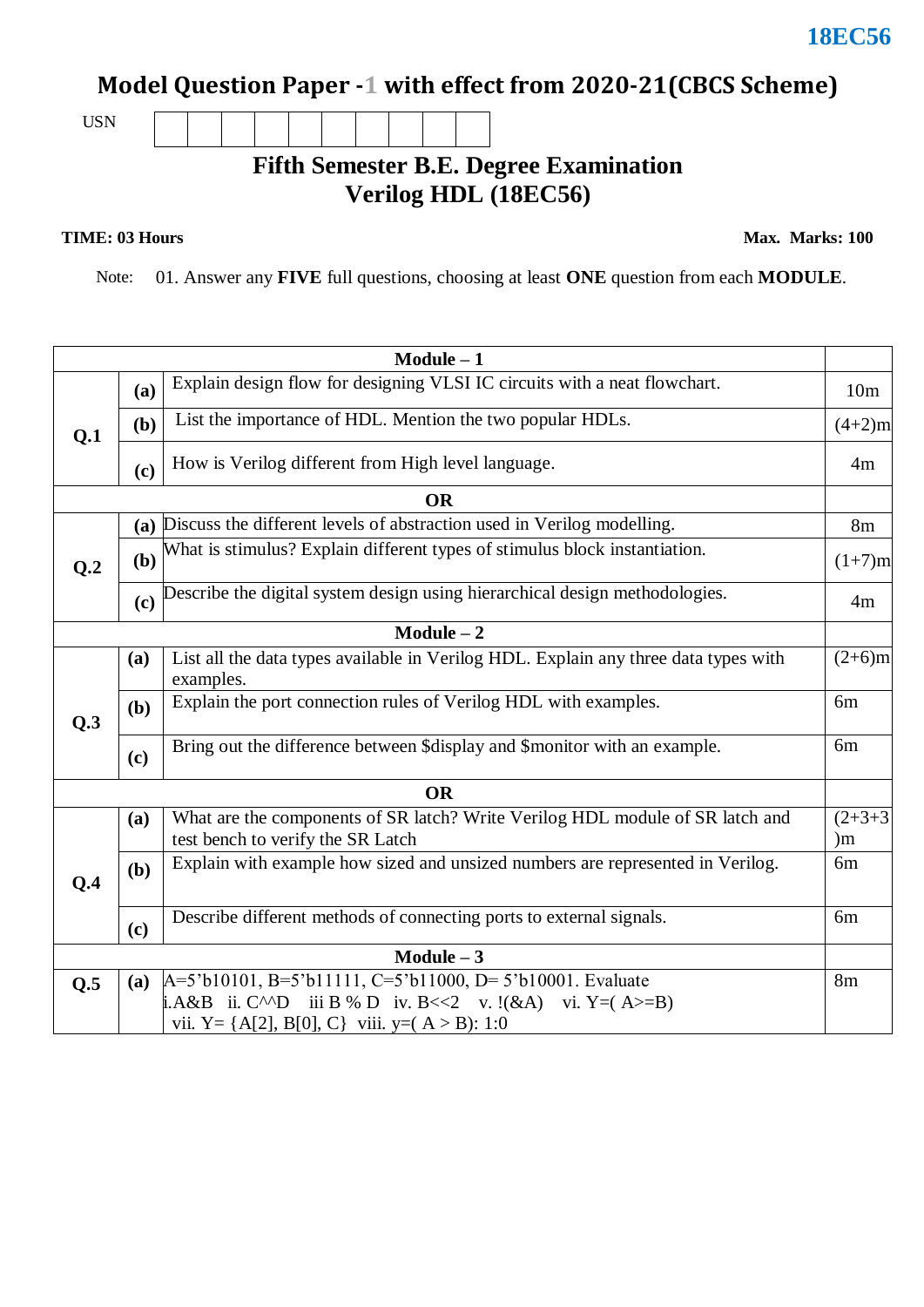## **18EC56**

|              | Mention the symbol, truth table and an example for following primitives<br><b>(b)</b><br>i. BUFIF1 ii, NOTIF0 iii. AND                                                                              |                                                                                                                                                                                                       |                 |  |  |  |  |
|--------------|-----------------------------------------------------------------------------------------------------------------------------------------------------------------------------------------------------|-------------------------------------------------------------------------------------------------------------------------------------------------------------------------------------------------------|-----------------|--|--|--|--|
|              | Write a Verilog code to realize 2-bit comparator (A1A0 & B1B0) in gate level to give<br>(c)<br>the outputs AequalB, AgreaterthanB, AlesserthanB. Verify the code with an appropriate<br>test bench. |                                                                                                                                                                                                       |                 |  |  |  |  |
|              |                                                                                                                                                                                                     | <b>OR</b>                                                                                                                                                                                             |                 |  |  |  |  |
|              | (a)                                                                                                                                                                                                 | Explain Carry Look Ahead adder. Write a Verilog code with data flow style program<br>10 <sub>m</sub><br>for carry look ahead adder.                                                                   |                 |  |  |  |  |
| Q.6          | ( <b>b</b> )                                                                                                                                                                                        | What is continuous assignment? Discuss the rules of continuous assignment.<br>6 <sub>m</sub>                                                                                                          |                 |  |  |  |  |
|              | (c)                                                                                                                                                                                                 | Write a Verilog code for 4X1 MUX using conditional operators.                                                                                                                                         |                 |  |  |  |  |
| $Module - 4$ |                                                                                                                                                                                                     |                                                                                                                                                                                                       |                 |  |  |  |  |
|              | (a)                                                                                                                                                                                                 | Differentiate i. always and initial procedural statements ii. blocking and non-blocking<br>statements.                                                                                                | 8m              |  |  |  |  |
| Q.7          | ( <b>b</b> )                                                                                                                                                                                        | Explain the following control statement with an example.<br>if  else statement<br>ii. For loop.<br>1.                                                                                                 |                 |  |  |  |  |
|              | (c)                                                                                                                                                                                                 | Write a Verilog code to generate the following sequence $1,2,4,6,7,1,2$ Verify the<br>code with an appropriate test bench.                                                                            | 6m              |  |  |  |  |
|              |                                                                                                                                                                                                     | <b>OR</b>                                                                                                                                                                                             |                 |  |  |  |  |
|              | <b>(a)</b>                                                                                                                                                                                          | Bring out the difference between task and functions.                                                                                                                                                  | 6m              |  |  |  |  |
| Q.8          | ( <b>b</b> )                                                                                                                                                                                        | Write Verilog program to call a function called calc_parity which computes the parity<br>of a 32-bit data, [31-0]Data and display odd or even parity message.                                         |                 |  |  |  |  |
|              | (c)                                                                                                                                                                                                 | Compare parallel and sequential blocks with an example.                                                                                                                                               | 6m              |  |  |  |  |
| $Module - 5$ |                                                                                                                                                                                                     |                                                                                                                                                                                                       |                 |  |  |  |  |
|              | (a)                                                                                                                                                                                                 | What is parameter overriding and why it is needed? Discuss different techniques of 8m<br>parameter overriding with an example for each.                                                               |                 |  |  |  |  |
| Q.9          | (b)                                                                                                                                                                                                 | Explain the "force and release" statement with an example. How is it different from 8m<br>assign.                                                                                                     |                 |  |  |  |  |
|              | (c)                                                                                                                                                                                                 | Discuss the system tasks related to files.                                                                                                                                                            | 4m              |  |  |  |  |
|              |                                                                                                                                                                                                     | <b>OR</b>                                                                                                                                                                                             |                 |  |  |  |  |
|              | (a)                                                                                                                                                                                                 | Define the term logic synthesis.                                                                                                                                                                      | 2m              |  |  |  |  |
|              | ( <b>b</b> )                                                                                                                                                                                        | With a neat flow chart explain Computer-Aided logic synthesis process.                                                                                                                                | 10 <sub>m</sub> |  |  |  |  |
| Q.10         | (c)                                                                                                                                                                                                 | What will the following statement translate to when run on a logic synthesis tool.<br>assign $y = (a\&b)   (c\&d)$ where out, a, b, c, d are 3 bit vectors<br>i.<br>ii.<br>if(s)<br>$out=i1;$<br>else | 8 <sub>m</sub>  |  |  |  |  |
|              |                                                                                                                                                                                                     | $out=i0;$                                                                                                                                                                                             |                 |  |  |  |  |